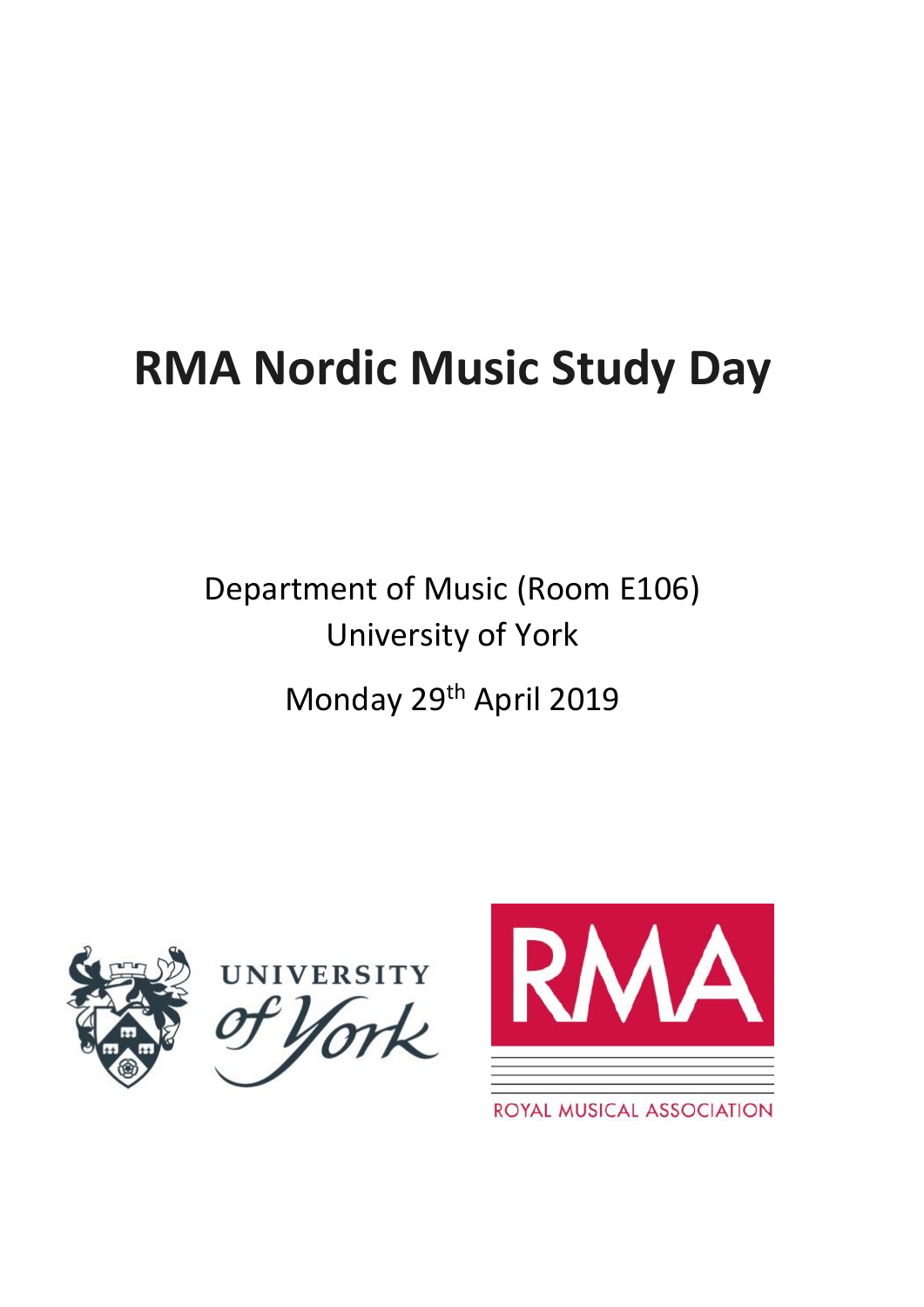## **Welcome!**

Welcome to this RMA Study Day on Nordic music. The papers, discussions and performances featured in this day demonstrate the breadth and diversity of approaches to understanding music from the Nordic regions, and the University of York is delighted to host and facilitate discussion in this rapidly growing research area. We are grateful to the Royal Musical Association, the University of York, the Chimera Ensemble, and all of you for enabling this conference to take place.

## **Getting around on and off campus:**

Refreshments and lunch are available, but there are also colleges and shops on campus. The campus itself (est. 1963) is picturesque, featuring a lake, plenty of greenery and wildlife (do not be alarmed by freely-wandering geese – they are friendly, we promise).

The centre of the historic city of York is around a 20-25-minute walk from this part of the university, via University Road. If you have any questions, or need directions, please don't hesitate to ask.

#### *Owen Burton*



#### **Route from University of York (bottom-right) towards City Centre (top-left):**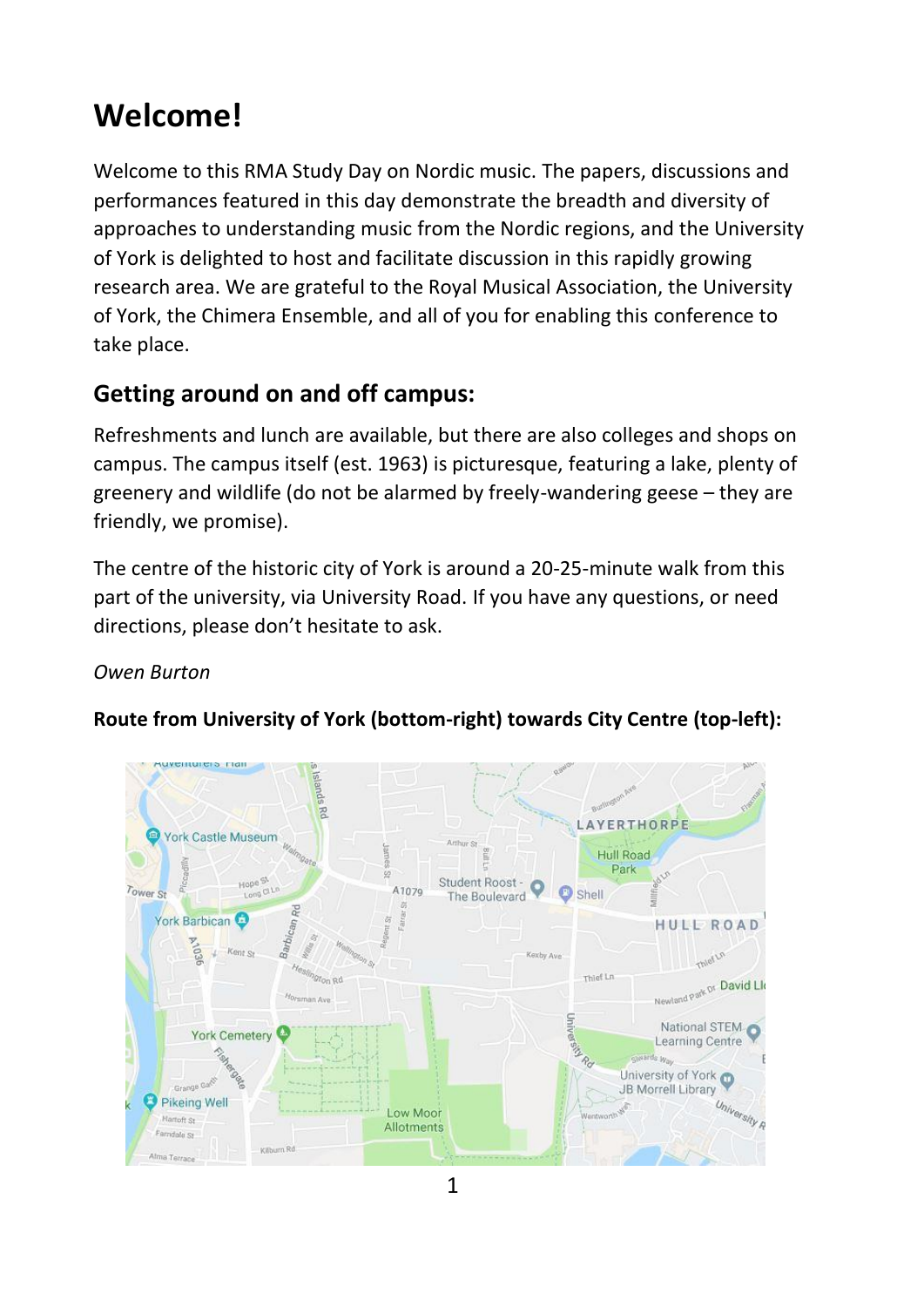## **9:30-10:00 – Registration and refreshments**

## **10:00-11:00 – Session 1: Vocal music (Chair: Lucy Abrams)**

**Sarah Moynihan** (Royal Holloway) – 'The Double-Tonic Landscape of a Lullaby-Lament: Sibelius's 'Sydämeni Laulu''

**Daniel Collins** (Oxford Brookes University) – 'Finnish Opera during the 19<sup>th</sup> Century'

## **11:00-11:30 – Break**

## **11:30-13:00 – Session 2: Issues surrounding musical modernism (Chair: Elke Albrecht)**

**Leah Broad** (University of Oxford) – 'Music on the Nordic Stage'

**Christopher Tarrant** (Anglia Ruskin University) – 'Carl Nielsen's Musical Vitalism'

**George Kennaway** (University of Leeds) – 'Baltic Octatonicism and Abstraction: aspects of the art and music of Mikalojus Čiurlionis (1875-1911)'

## **13:00-14:00– Lunch**

## **14:00-14:45 – Performance: Chimera Ensemble (introduction by Prof. Tim Howell)**

**Kaija Saariaho:** *Light and matter*

## **14:45-15:00– Break**

## **15:00-16:30 – Session 3: Contemporary Music in Finland (Chair: Sarah Moynihan)**

**Owen Burton** (University of York) – 'Northern Light: Register, Harmony and "Light" in Esa-Pekka Salonen's *Violin Concerto'* 

**Lucy Abrams** (Sibelius Academy/ University of the Arts Helsinki) – '"Ears Open": Performance-led research of Finnish contemporary music'

**Elke Albrecht** (Independent scholar) – '*One concerto for every orchestra instrument* – a multi-perspective work-biographical study on Finnish composer Kalevi Aho's solo concertos'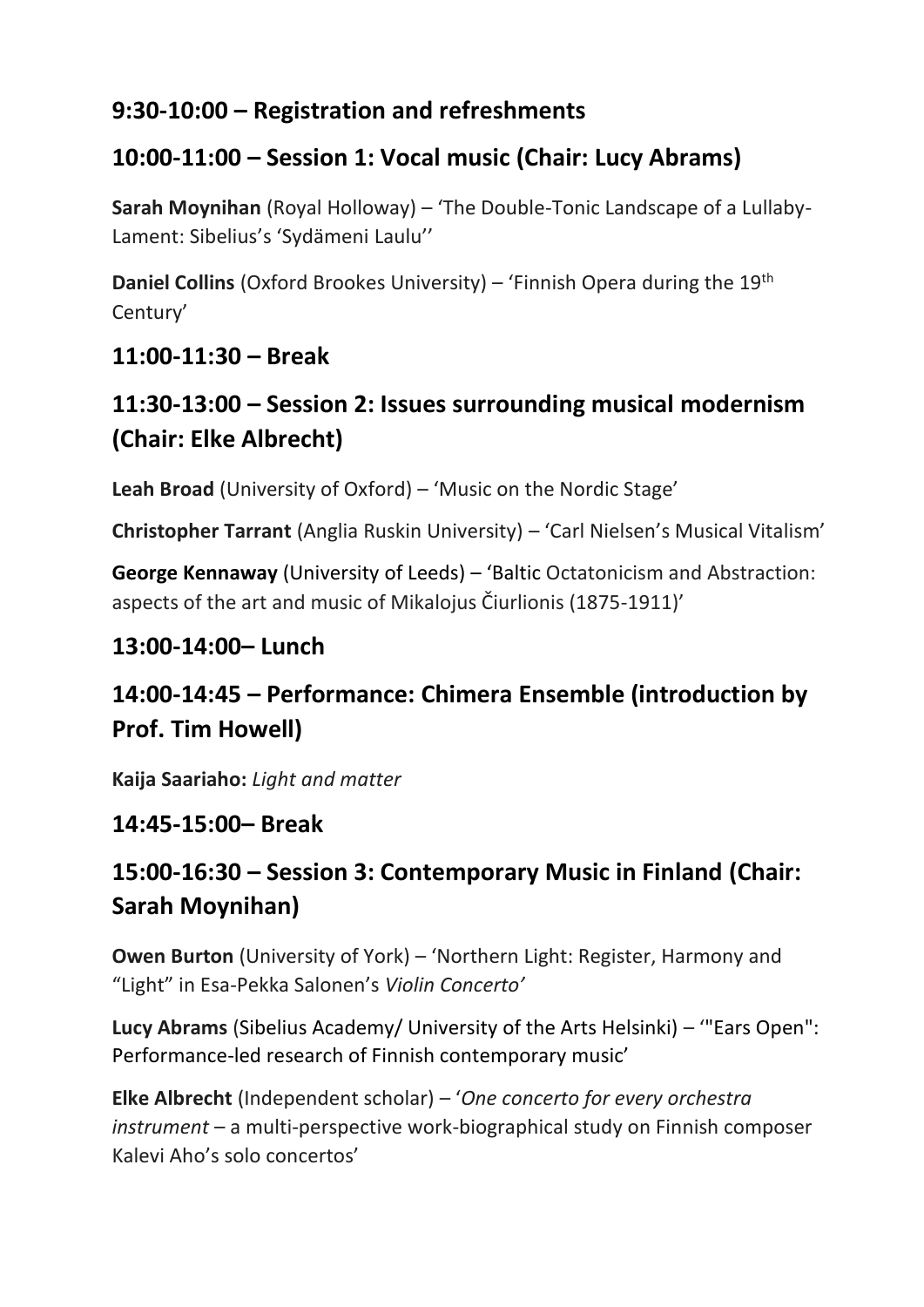## **16:30-16:45 – Break**

## **16:45–17:30 – Session 4: Panel discussion (Chair: Dr Rich Powell)**

Prof. Rachel Cowgill, Dr Annika Lindskog, Prof. Tim Howell

## **18:00 – Informal meal in York**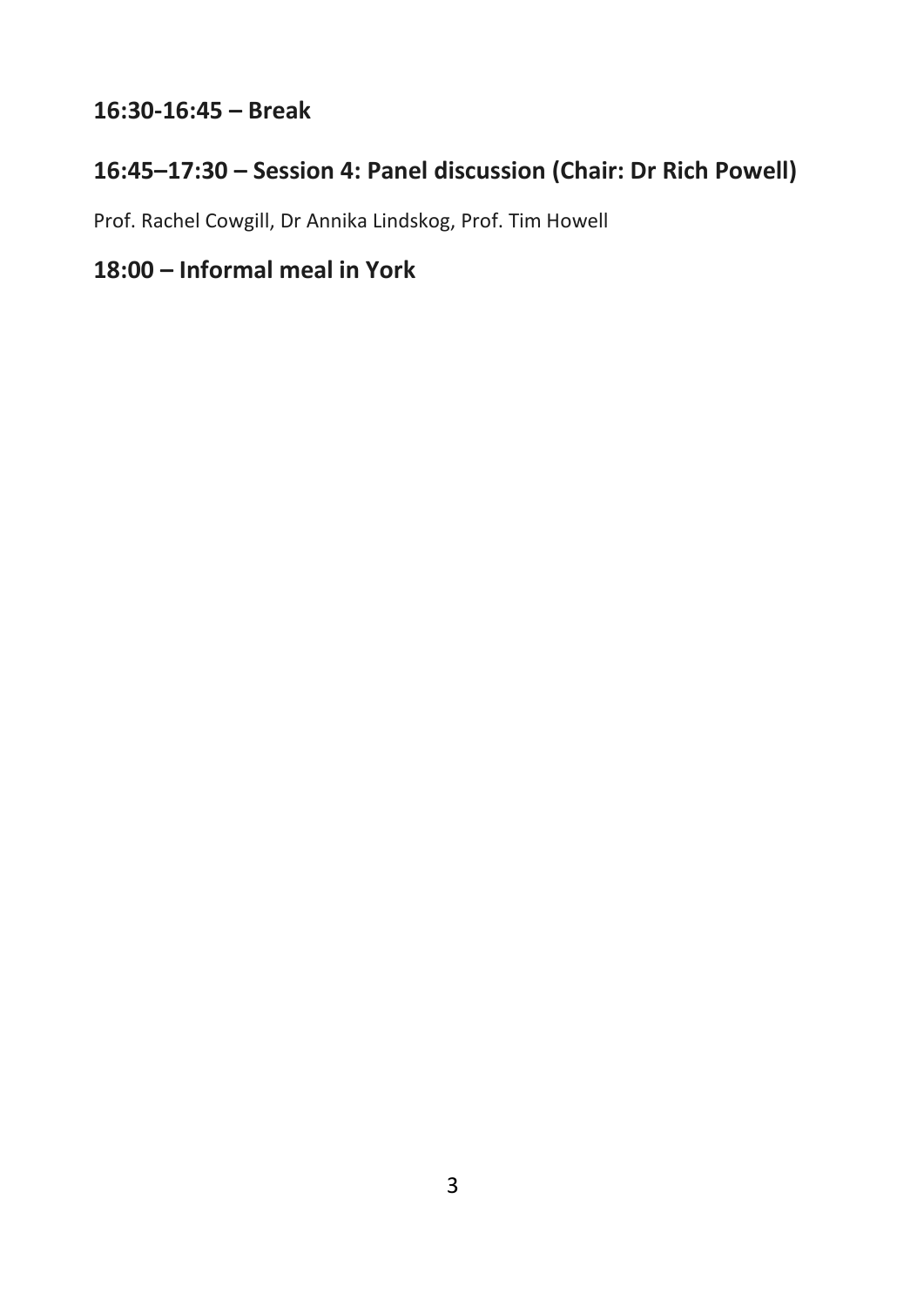## **9:30-10:00 – Registration and refreshments**

## **10:00-11:00 – Session 1: Vocal music (Chair: Lucy Abrams)**

**Sarah Moynihan** (Royal Holloway) – *'The Double-Tonic Landscape of a Lullaby-Lament: Sibelius's 'Sydämeni Laulu''*

The expansive overlapping ostinati textures of Sibelius's music, taxonomised by James Hepokoski in 1993 as '*Klang*-meditations' and 'sound-sheets, have long been interpreted as evocative of the human experience of Finnish landscapes. However, other means of evoking space can be deduced, even in the absence of such 'sonata deformations' or orchestral textures.

A voice-leading analysis of Sibelius's song, 'Sydämeni Laulu' (1898), for example, reveals how tonal distance between spatially remote landscapes is conveyed without the use of *Klangflächen*. The song, which lies in almost total musicological obscurity, thus warrants critical attention as a counterpoint to the established analytical approaches to Sibelius's musical landscapes.

Sibelius's song associates tonal relatives and static Kopftons with the spatial subject positions expressed by Alexis Kivi's lyrics. The lullaby-like poem is sung at the end of Kivi's novel, *Seisemän Veljestä*, by a mother to her baby as he dies, to reassure him that the afterlife – *Tuonela* of Finnish mythology – will be peaceful. Sibelius sets this as a miniature ternary form of five strophes (ABABA), which end in C minor or E-flat major according to the alternating poetic content of the stanzas. The relative major of the song's double-tonic complex is associated with a desired, but ultimately unobtainable landscape of *Tuonela*, while the minor is associated with the sorrowful tonal 'reality' of the mother's position in the realm of the living. This paper will foreground these tonally and poetically spatial positions within a voice-leading analysis to understand Sibelius's syncretic dialogues with Finnish-Karelian and Central-European musical traditions.

#### **Bio:**

After recently passing her viva with minor corrections, Sarah has recently continued her research on analytical conceptions of Sibelius's music by examining manuscripts at several Sibelius archives in Finland. She has lectured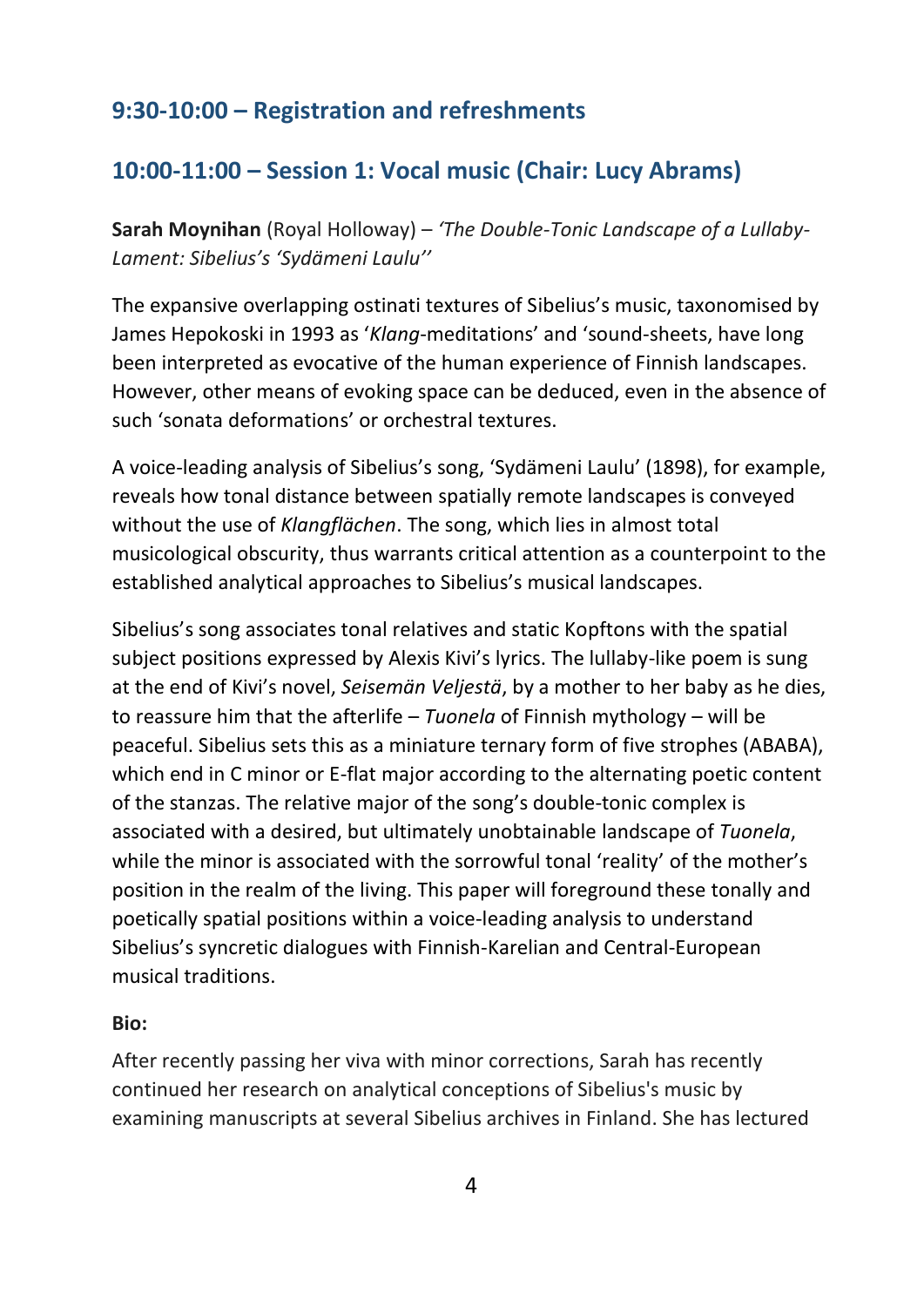at Nottingham University and led seminars at Royal Holloway and University of Oxford, focusing on Schenkerian analysis and Sonata Theory.

## **Daniel Collins** (Oxford Brookes University) – *'Finnish Opera during the 19th Century'*

Finland underwent many changes politically through the course of the nineteenth century. The country began the century under Swedish rule but became a Duchy of the Russian Empire in 1809. Throughout this time the Finnish people expressed their nationalism through music as they opposed Russian rule. Music composed throughout nineteenth century utilised folk music of the Finnish people and drew inspiration from Finnish mythology to showcase their culture and history.

Opera in Finland in the 19th Century has been seldom studied, with the academic focus predominantly on orchestral works coming from the country. With the political messages that Opera can purvey, this paper examines whether Opera became a way of expressing Finnish Nationalism and culture, or whether the teachings of Western Europe were used predominantly, allowing us to see if Opera was used for entertainment value or whether it was a form of rebellion against the nationalistic views of Russia. During Russian rule, the Swedish speaking aristocracy began to encourage Finnish culture whilst also encouraging the Finnish language to be utilised. This lead to Russian censorship which enabled Russia to gain further control.

This paper aims to delve deeper into Finnish Opera throughout the 19th Century and to critically debate the importance of Opera during this time. Were Finnish folk songs and mythology used in their Operas? Did Finnish Operas draw upon Western European influences in their Operas? Can the influences and language showcase an attempt to counter Russian rule and censorship to showcase Finnish Nationalism?

#### **Bio:**

Daniel Collins is a postgraduate musicologist at Oxford Brookes University, with focus on 19th century musicology and Opera. With a keen academic interest in Nordic music during the 19th century, Daniel hopes to utilise these research interests, not only in his master's dissertation, but also at PhD level.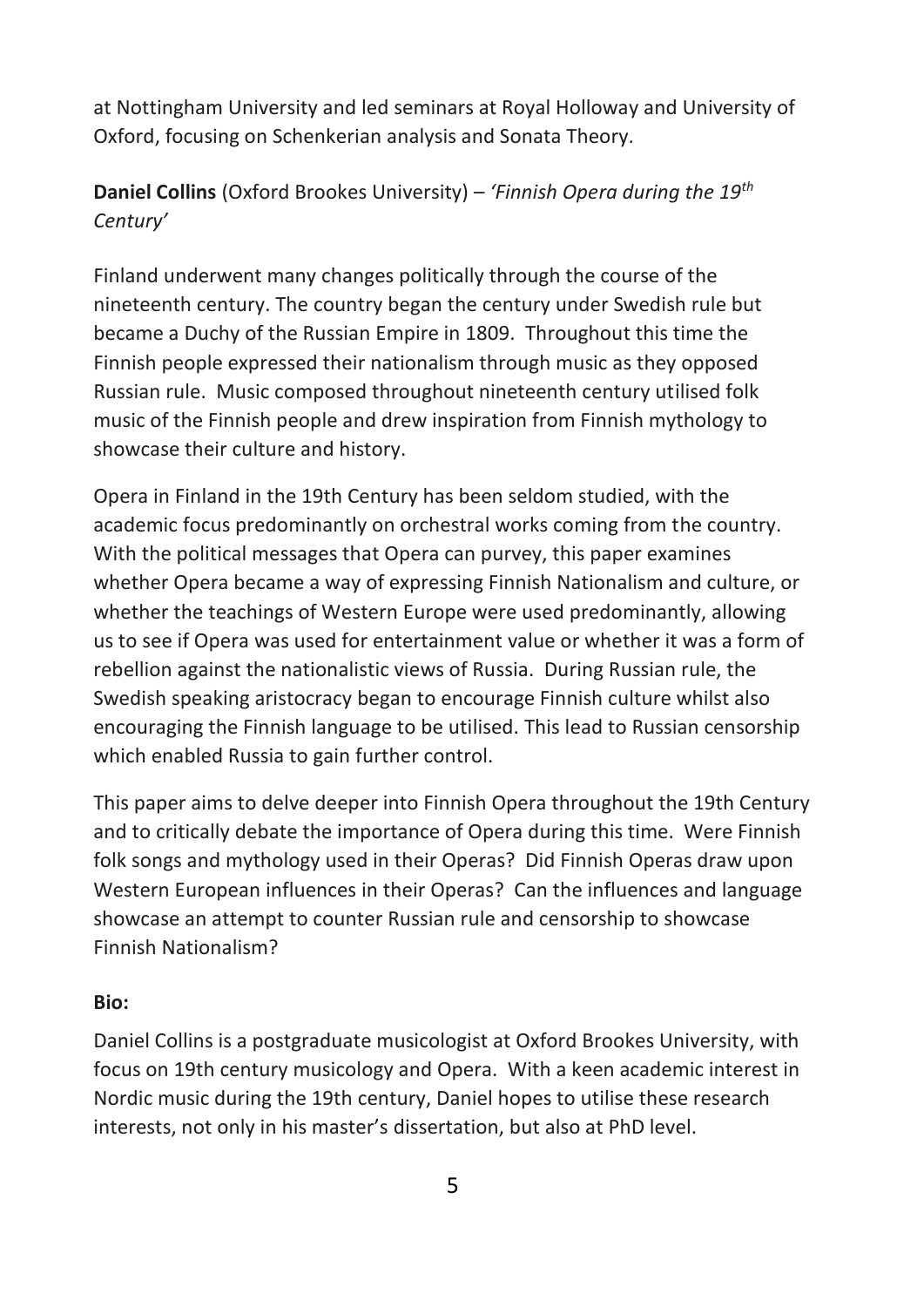#### **11:00-11:30 – Break**

## **11:30-13:00 – Session 2: Issues surrounding musical modernism (Chair: Elke Albrecht)**

#### **Leah Broad** (University of Oxford) – *'Music on the Nordic Stage'*

Within the recent proliferation of scholarship on music from the Nordic countries, incidental music has remained relatively unexplored. Nonetheless this was an extremely popular genre at the start of the twentieth century; composers including Sibelius and Nielsen wrote extensive incidental scores, as well as lesser-known composers including Ture Rangström, Christian Sinding, Hilding Rosenberg, and Wilhelm Stenhammar.

This paper explores the impact that including incidental music within narratives of the early twentieth century has on our understanding of modernism in the Nordic countries. It argues that as a multimedia art form that involves collaborators from different artistic backgrounds and perspectives, theatre is uniquely placed to interrogate competing ideas about modernism in the early twentieth century. Focusing on theatre reveals how complex the intersection between ideas about 'modernity', 'modernism', and 'progressive' was. Composers could be viewed as being simultaneously both 'modern' and 'progressive', while also being 'anti-modernist'.

I focus on Swedish productions between 1920 and 1944 directed by Per Lindberg (1890-1944), considered in his lifetime to be one of Sweden's foremost theatrical modernists. Many of the composers involved with his performances thought about their music as explicitly anti-modernist, in a musical sense. Nonetheless within the context of Lindberg's productions, their music was received by critics as modernist in a theatrical sense. Working within the theatre instead of the concert hall gave composers different rubrics for success, allowing them to explore compositional techniques that prioritised accessibility rather than being preoccupied with moving towards atonality.

#### **Bio:**

Leah is a Lecturer in Musicology at the University of Oxford. She specialises on Nordic music, and has recently published on this topic in *Music & Letters*, with forthcoming publications on Nordic incidental music from both Boydell & Brewer and Oxford University Press.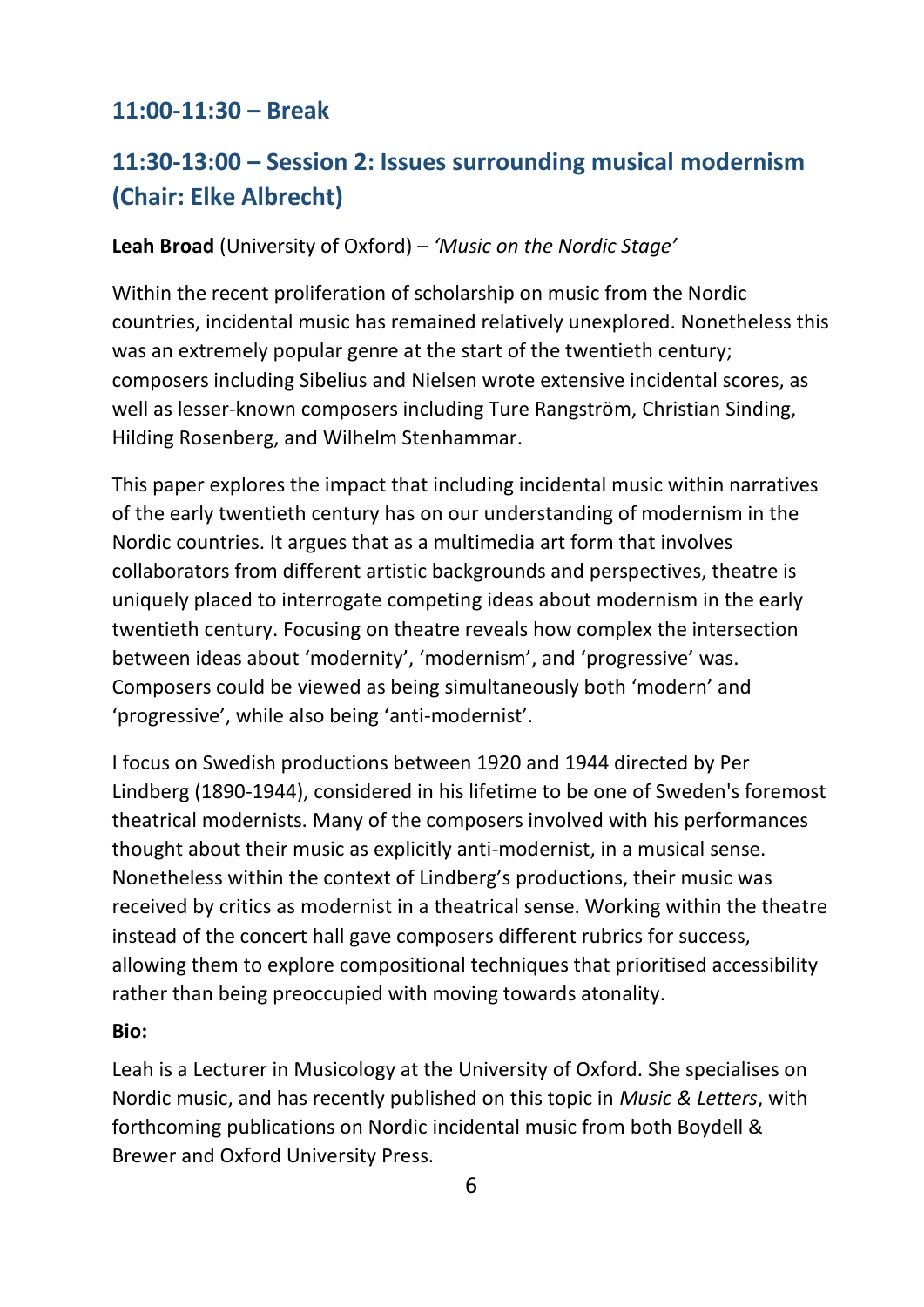#### **Christopher Tarrant** (Anglia Ruskin University) – *'Carl Nielsen's Musical Vitalism'*

The Vitalist aesthetic has become a key point of reference in the last ten years for our understanding of Carl Nielsen's compositions and writings (philosophical, musical, and autobiographical). This talk situates Nielsen's literary and musical output as a double-rejection of, on the one hand, a conservative approach to absolute music, and on the other hand the perception of decadence and degeneration in the late nineteenth century that was highlighted in Nietzsche's critique of Wagner. This rejection manifested itself in various ways, extending to Nielsen's direct attacks on Wagner in his musical writings; his understanding of aesthetic creation and Nature's development of life as two sides of the same coin; his incidental appeals to physical health and musical health being in close relation; closeness with nature in his autobiographical Min Fynske Barndom (My Childhood on Funen); and crucially his musical output, in which the Vitalist aesthetic is embedded. While there is consensus that Vitalism is a potentially useful aesthetic category for engaging Nielsen's music, some authors have been circumspect in their willingness to support the concept with analytical observations. This talk engages Schenkerian, Caplinian, and Hepokoskian techniques in order to clarify Nielsen's engagement with Vitalism, and his place as an early modernist.

#### **Bio:**

Christopher earned a PhD from Royal Holloway, University of London in 2015 with a thesis on sonata-theoretical and psychoanalytic approaches to the music of Franz Schubert. He is currently researching the Nordic symphony and has published in Music & Letters, Music Analysis, and Dansk Årbog for Musikforskning.

**George Kennaway** (University of Leeds) – *'Baltic Octatonicism and Abstraction: aspects of the art and music of Mikalojus Čiurlionis (1875-1911)'*

Mikalojus Čiurlionis (1875-1911) was the first important Lithuanian composer,with special status in his home country. His music is frequently performed there, and the gallery housing his art works is an important institution. There is some Western literature on his art, but his music has until recently been unfamiliar outside eastern Europe – only in 2019 was his symphonic poem Jūra [The Sea] premièred in the UK. His creative output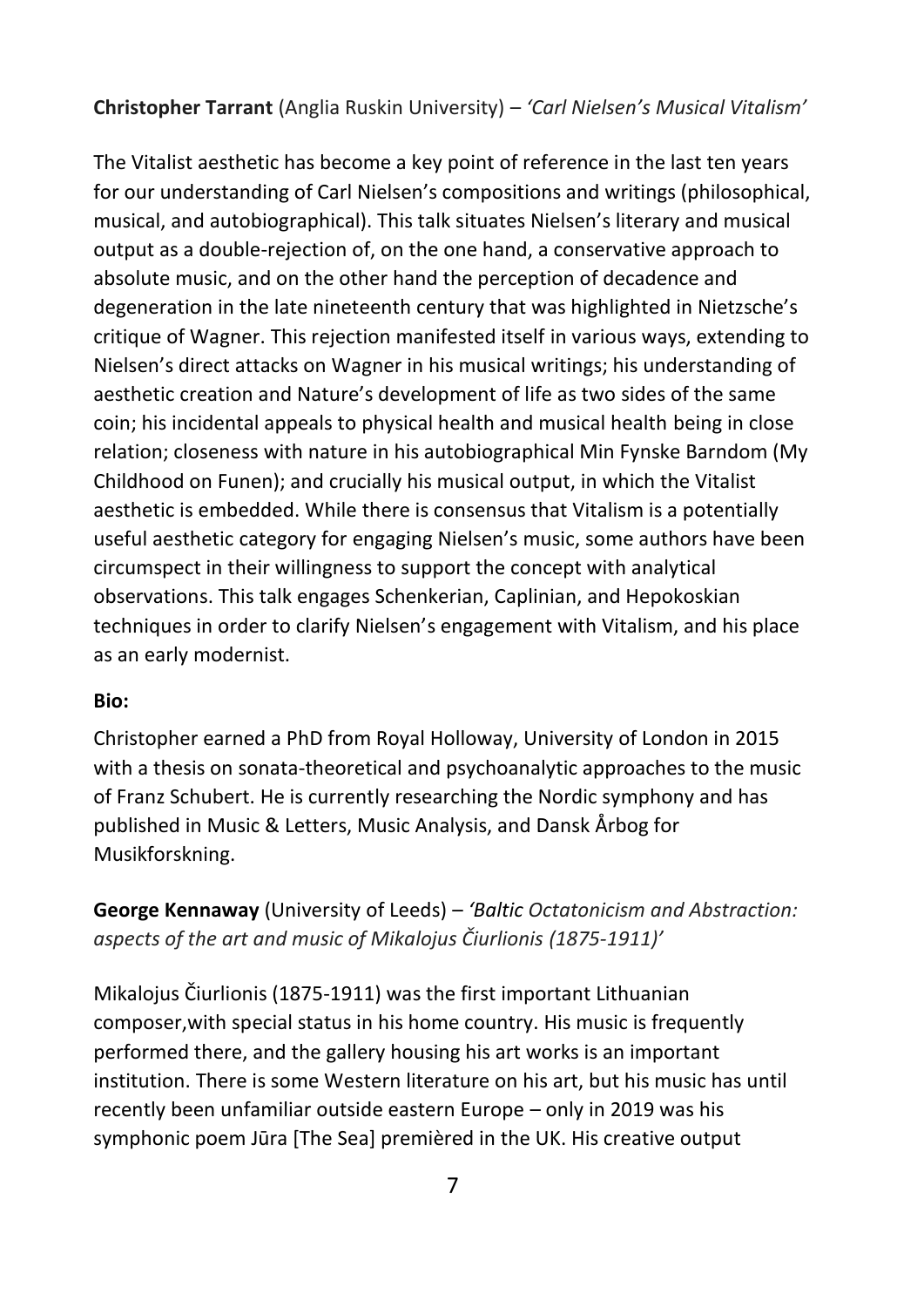amounts to some 300 compositions and 300 works of art, many of which carry musical titles. His more experimental music, using octatonicism and cryptograms, has been discussed in terms of its avant-gardism, but his most characteristic works are in a simpler, post-Chopin, idiom. Much of his music applies a highly chromatic surface to an underlying simpler, tonal, base. Earlier in the 20th century, he was hailed both as a pre-Kandinsky abstractionist and a pre-Schoenbergian serialist, partly fuelled by post-Tsarist Lithuanian independence, but current thinking places him more clearly in his geographical and temporal context. Čiurlionis experimented with octatonicism to varying degrees, sometimes composing very rigorously, but at other times more freely; in one work he invents an artificial key signature for this purpose, and in another he uses an octatonic theme subjected to 'serial' processes. While his art is broadly symbolist there remains – as with other symbolist artists – an element of realism which was recognised at the time. This paper will consider aspects of his tonal/octatonic experiments and his realist/abstractionist tendencies.

#### **Bio:**

Dr George Kennaway, formerly co-principal cello in the Orchestra of Opera North, is Visiting Research Fellow at the universities of Leeds and Huddersfield. Publications include a monograph and several articles on HIP, and on aspects of the works of Čiurlionis; a book chapter on Čiurlionis will be included in a forthcoming edited volume (Routledge) on experimental tonalities in early 20thcentury music. He has lectured in Vilnius and Kaunas and has given conference papers elsewhere in Lithuania.

#### **13:00-14:00– Lunch**

## **14:00-14:45 – Performance: Chimera Ensemble (plus introduction to the piece by Prof. Tim Howell – see biography on page 12.)**

#### **Kaija Saariaho**: *Light and matter*

**Piano:** Jakub Watrobski

**Violin:** Pip Booth

**Cello:** Rebecca Burden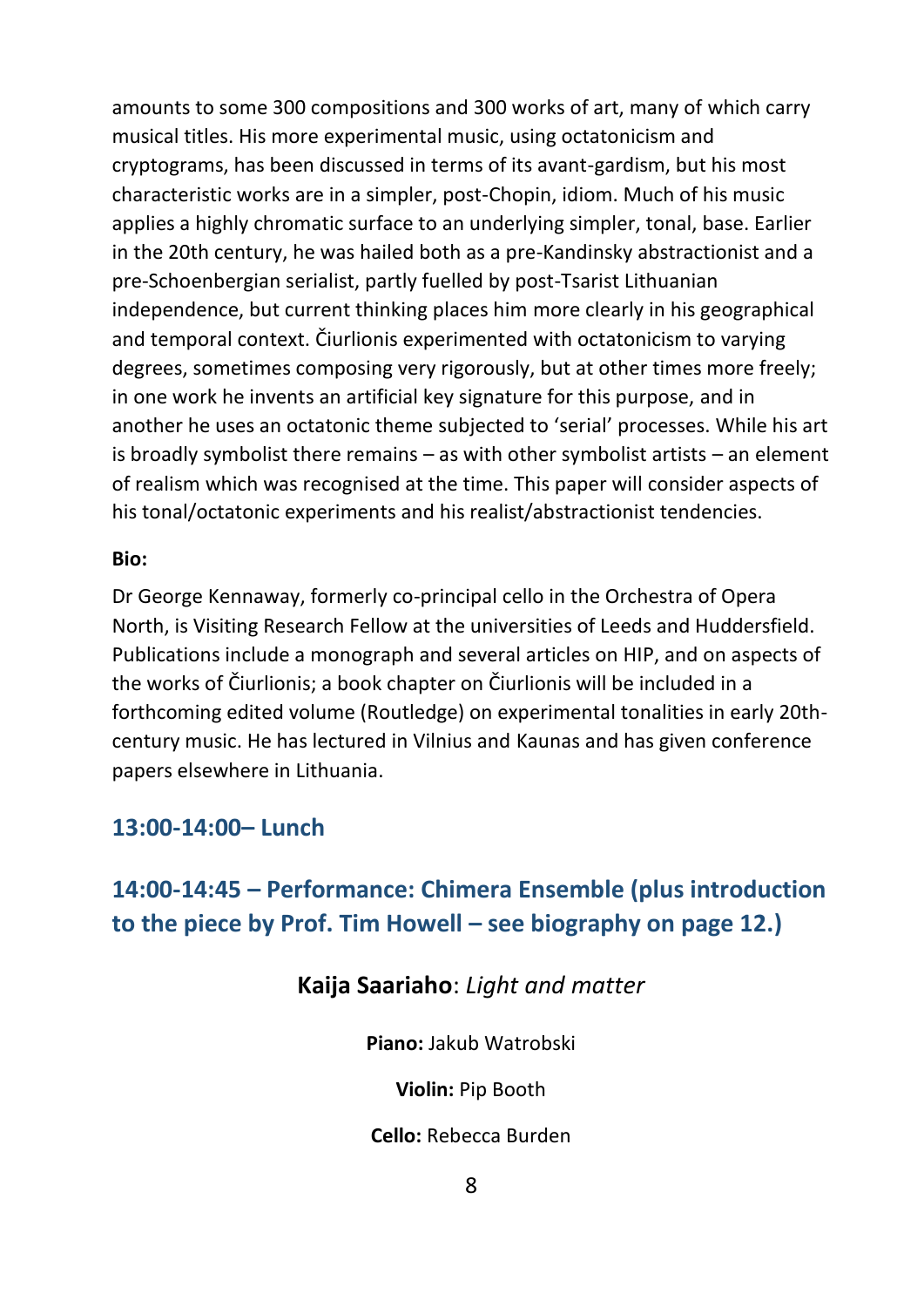#### **The Chimera Ensemble:**

This entirely student-run ensemble, founded and based in the Music Department at York, is dedicated to the performance of contemporary music in all its diversity. As its name suggests, *Chimera* adapts its assemblage, drawing on a pool of performers, according to the requirements of any piece. This highly flexible group provides a public platform for new undergraduate and postgraduate commissions, and gives students the opportunity to perform challenging contemporary repertoire.

#### **14:45-15:00 – Break**

## **15:00-16:30 – Session 3: Contemporary Music in Finland (Chair: Sarah Moynihan)**

**Owen Burton** (University of York) – *'Northern Light: Register, Harmony and "Light" in Esa-Pekka Salonen's Violin Concerto'*

The music of Esa-Pekka Salonen (b. 1958) has received scant attention from researchers, a fact no doubt explained by his world-wide reputation as a conductor. His compositions nevertheless demonstrate unquestionable originality and personality, acquired through rich musical experiences. Salonen's *Violin Concerto* (2009) features an important hallmark – the notion of "light". A persistent metaphor for describing harmony, timbre and transformative processes, "light" in non-programmatic music is difficult to analyse, and yet Salonen's explicit references to this phenomenon make it equally difficult to ignore.

Referring to theories of light in music, this paper explores how this notion is evoked through combinations of harmony, register, timbre, dynamics, as well as how it affects musical form and the dualities of a concerto. Through this particular approach to sonority, Salonen pursues techniques found in music by other Finnish composers, such as Rautavaara, whilst also drawing upon a broader nexus of influences. As hybridity is a crucial component of his style, evocations of light form part of the concerto's internal stylistic dialogues and contrasts, so the extent to which this is a Finnish technique requires attention. To an extent, this paper therefore aims to shed (further) light on the context around Salonen, given his cosmopolitan standpoint as a Finn who has been creatively freed by experiences abroad, without forgetting his "Finnishness".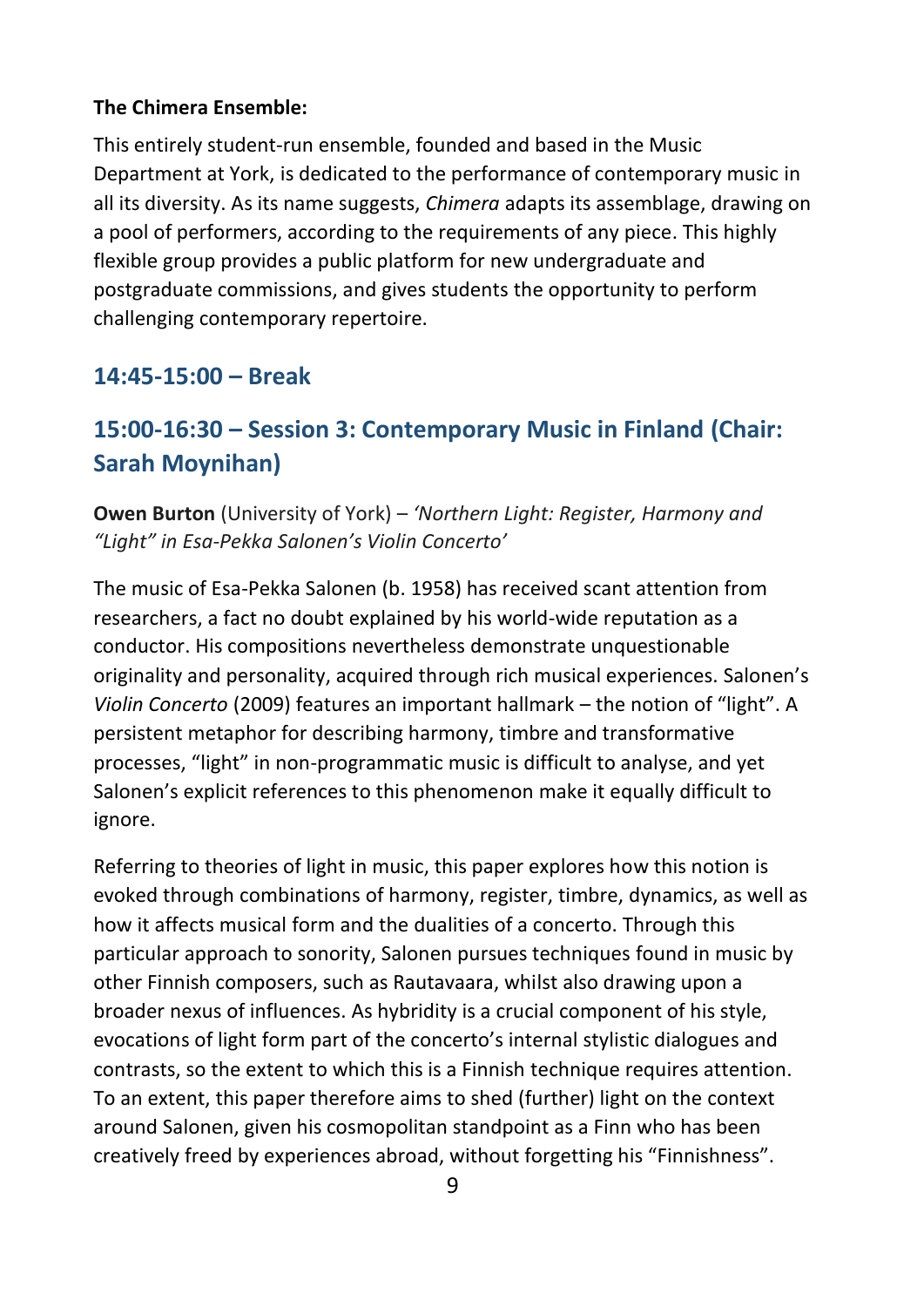#### **Bio:**

Owen is currently completing his PhD at the University of York on the Finnish composer, Einojuhani Rautavaara (1928-2016). He has taught undergraduate modules at York and conducted the Chimera ensemble. His wider research interests include Nordic music, the renewing of tonal thinking in recent music, and musical modernism.

**Lucy Abrams** (Sibelius Academy/ University of the Arts Helsinki) – *'"Ears Open": Performance-led research of Finnish contemporary music'*

The new music society "Korvat auki", or "Ears Open", was founded in 1977 and marked the birth of contemporary music in Finland. Its founding composers grew up in a period socioeconomic boom, which swept through Finland in the 1960s and 1970s. The economic growth and social reforms cemented societal values like equality, a willingness to try new things, and an acceptance of individuality. Since then, contemporary music has not only remained central to classical music culture in Finland, but Finnish contemporary music has achieved startling levels of international recognition. But despite its collective popularity, there exists a tremendous variety in style and musical language amongst even the 'Korvat auki' generation. This challenges researchers to find connections between Finnish composers, as well as connections to other contemporary styles.

It is my suggestion that artistic research, or performance, can be used to enrich both musicological and sociocultural study of Finnish contemporary music. Using performance perspectives of selected solo and orchestral works by the 'Korvat auki' composers, I will demonstrate how elements like melodic development, experimentation, and the cooperation between instruments in ensemble can be used to characterize early contemporary Finnish music. I propose that these elements provide insights into not only compositional philosophies and styles, but also serve as musical embodiment of Finnish cultural values. It is the musical translation of these values - equality, experimentation, and individuality - that defined the 'Korvat auki' generation and continue to define Finnish contemporary music today.

#### **Bio:**

Lucy Abrams is an orchestral clarinettist and doctoral candidate at the Sibelius Academy. Her research explores contemporary clarinet repertoire by Finnish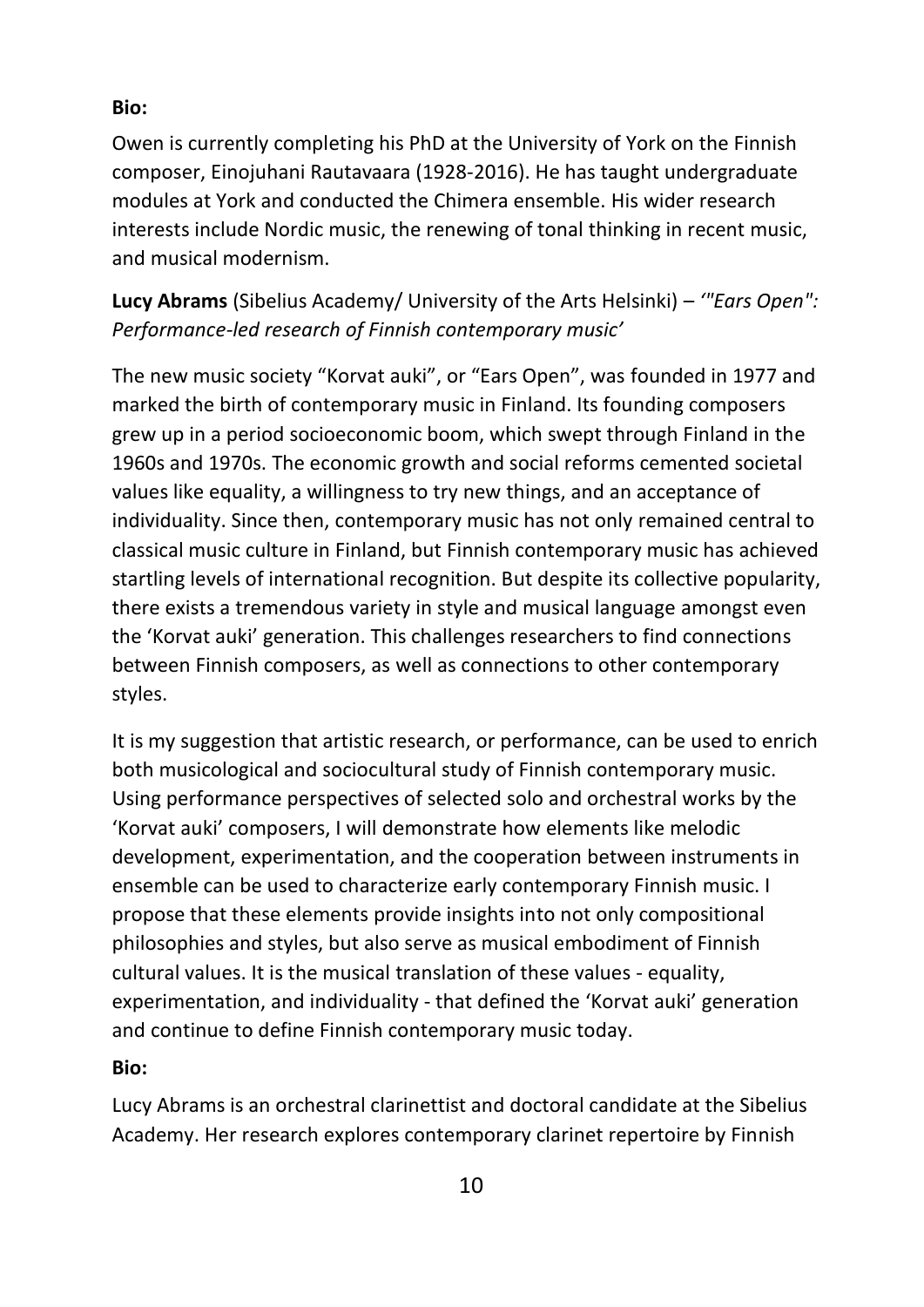and American composers and the differences in contemporary music practice in both places. Lucy holds Bachelors degrees with High Honors in Clarinet Performance and Anthropology from the University of Illinois Urbana-Champaign, and Master of Music degrees in clarinet performance from the Eastman School of Music (Rochester, NY) and the Sibelius Academy.

**Elke Albrecht** (Independent scholar) – '*One concerto for every orchestra instrument* – a multi-perspective work-biographical study on Finnish composer Kalevi Aho's solo concertos'

Finnish composer Kalevi Aho (born 1949) has become internationally known primarily through his large format symphonies and concertos for solo instruments.

The focus of this study is on the systematic documentation and analysis of Aho's works, their creation and reception, in particular of 25 of those concertos for solo instruments composed between 1980 and 2015, his symphonies with obligatory solo instruments as well as the series for solo instruments.

The basis of this study is a work catalogue of the selected works. As an essential addition to the written sources, over 40 interviews were conducted with the composer and the soloists, whose respective narratives provide further perspectives on the study of the manuscripts. Moreover, conductors, orchestra managers and other people involved have significantly given insights into the formation process of works that are exploring and indeed expanding the possibilities of these instruments.

What my study thus provides is an in-depth analysis of the entire process of formation of these concertos, their characteristics, their manifold interrelationships; finally a discussion of their reception as well as Aho´s development of *modus operandi* in a composing career that has spanned more than 50 years.

#### **Bio:**

Elke Albrecht is an Austrian-German musicologist and music theatre scholar resident in Helsinki. She completed a doctorate at the University of Vienna on operas based on the Kalevala. Her research focuses on the Finnish opera boom, the works for music theatre of Aulis Sallinen and the works of Kalevi Aho.